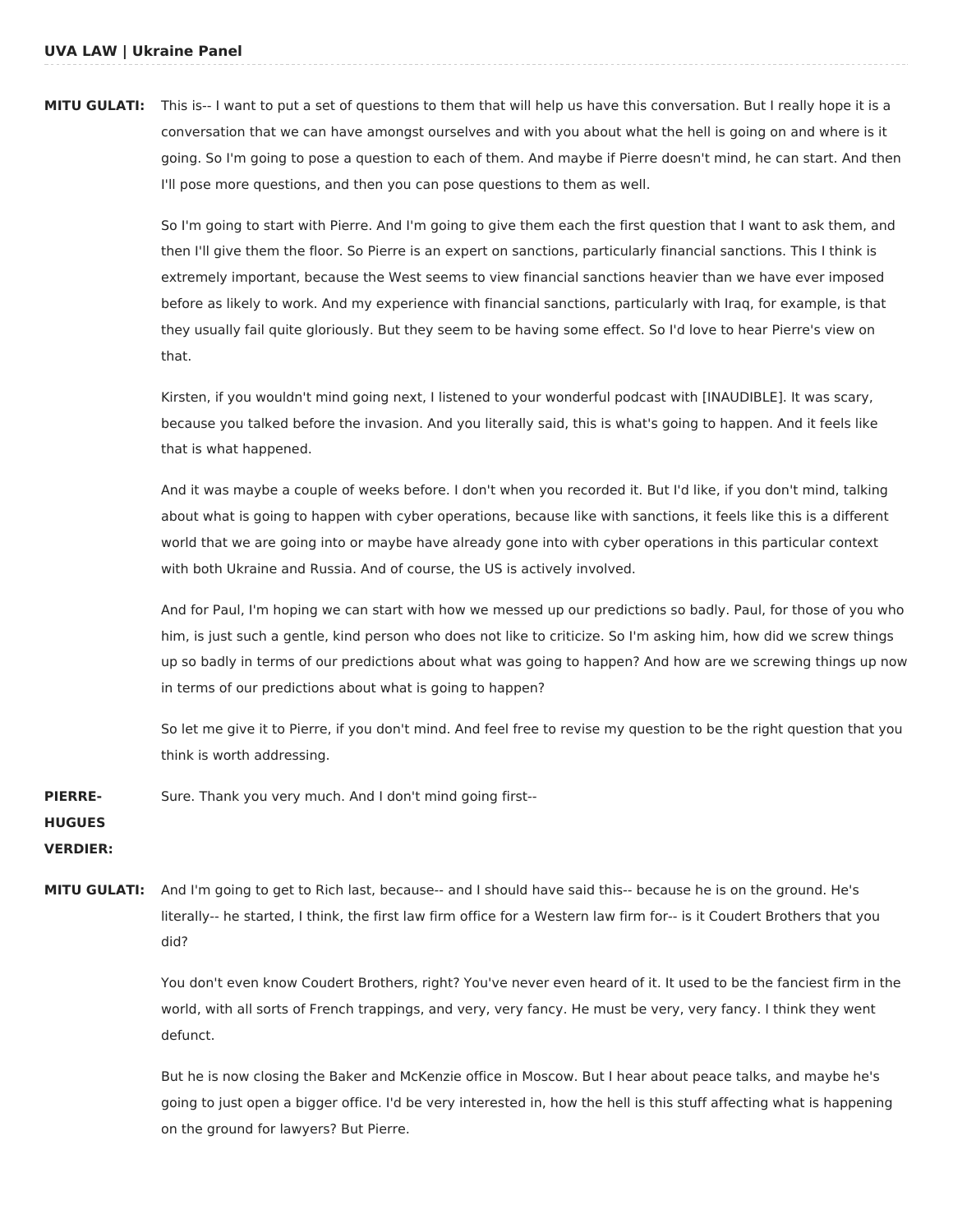**PIERRE-HUGUES**

**VERDIER:**

OK, so yes, we can start with financial sanctions. They've been a very substantial part of the Western response to the war that's going on now. Now, for those of you who are not familiar with sort of the basics of this, the legal authority for most-- not all-- of the sanctions that have been imposed by the United States, especially with respect to the Russian financial sector, is a statute called the IEEPA, the International Economic Emergency Powers Act. And this is basically a statute that gives the president of the United States very, very broad authority to impose a range of sanctions on foreign countries and persons.

Technically, the way it works is that the president has to declare something called a national emergency, which is under separate legislation. And it's not as impressive as it sounds. There are dozens of national emergencies in effect at any given time. And the formalities for declaring them are fairly light.

So there's a lot of discretion on the part of the US executive to declare those, and then that enables use of the IEEPA. That allows the president, once again, to block assets and prohibit basically all dealings with foreign persons. And that applies to two categories. That applies in two categories of circumstances.

It applies to US persons, which is basically all US nationals and companies. So if you are a US company that has been-- if you're a US company, you are prohibited from basically engaging into any kind of transaction anywhere in the world or holding assets anywhere in the world for someone or some entity that has been designated. And also, in the United States, these transactions are also prohibited to anyone, even to foreign persons in the United States, say a foreign bank in the United States.

So this is very broad. And it can be used very broadly. So Iran, for example, is the subject, broadly speaking, of a blanket IEEPA designation so that if you are a US national, basically any dealings with anyone in Iran are prima facie prohibited, subject to certain licenses that have been issued over time that carve out exceptions for things like humanitarian dealings and some travel and things like that. Cuba, although that's under older legislation. So there are countries that are subject to these kind of blanket bans.

Russia is not like that. And the approach that has been taken since 2014, since the Crimea takeover and the other events that happened around that time, has been to use the legislation a bit more flexibly. So the legislation doesn't have to be used on a sort of blanket basis. It can be used in a more tailored way to target specific individuals, specific organizations, and to narrow the range of transactions that are prohibited, not, for example, prohibiting all transactions with a specific designated person, but prohibiting only certain kinds of transactions and carving out certain exceptions.

So after Crimea happened in 2014, the United States imposed sanctions on a number of organizations and persons in Russia and in the breakaway regions and in Crimea who were involved in this, and started imposing limited sanctions on certain sectors of the Russian economy, for example, prohibiting new debt and equity issuances by certain sectors and prohibiting investment in the energy sector. And the reason I'm giving you this background is to make it clear that the approach that's been taken in the past few weeks in response to the invasion of Ukraine is basically a ramping up of the same approach. So the United States has basically used the same legal framework and used the same general approach, but notched it up in several stages.

And you really need to keep a list to keep track of all of the different kinds of sanctions that have been imposed. But focusing specifically on the financial sector, let me give you some of the main things that have happened. The first is what's called CAPTA sanctions on Sberbank.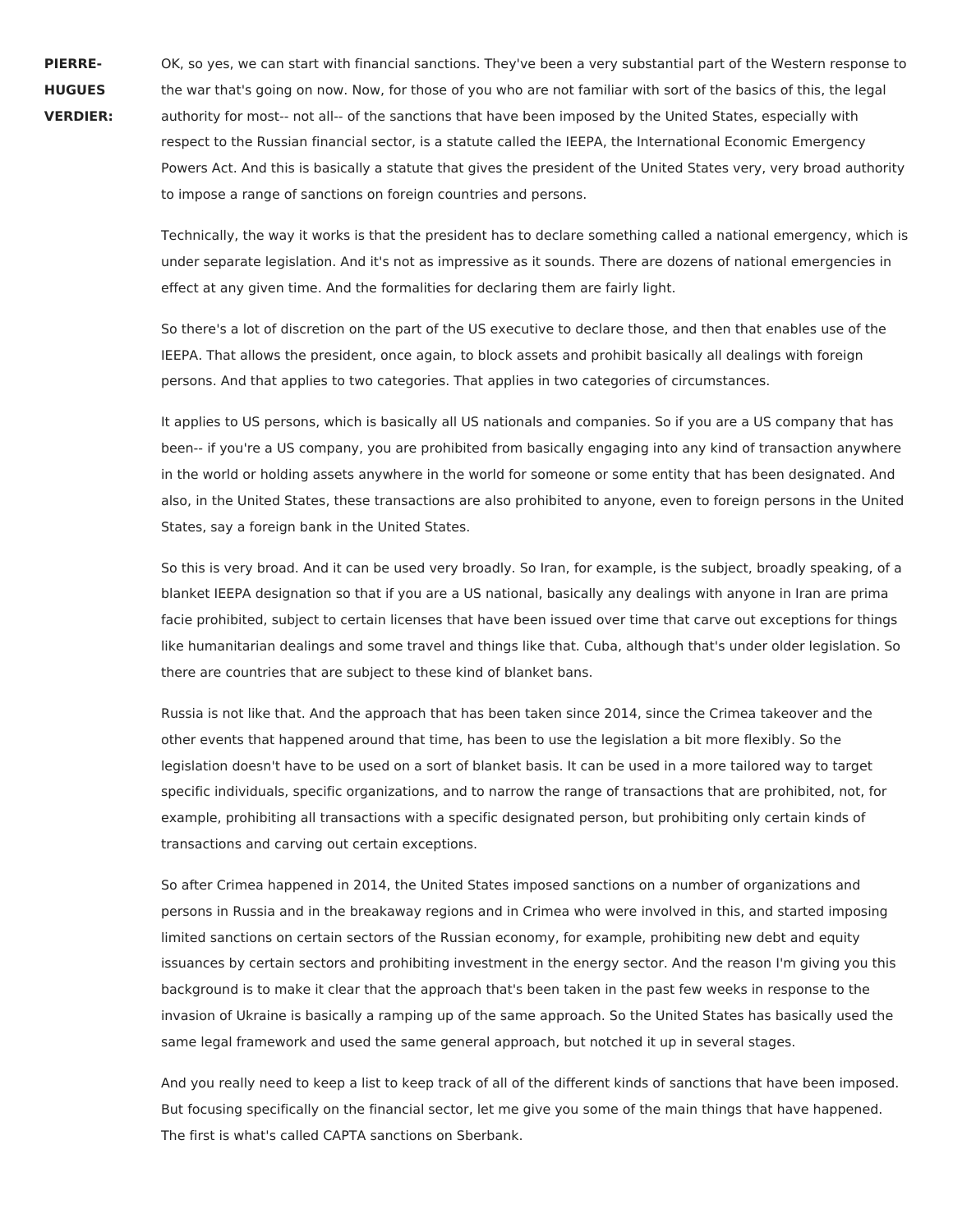The largest bank in Russia by some significant margin has been subject to restrictions on-- prohibition, basically, on US banks maintaining correspondent accounts and payable-through accounts for it. This essentially makes it much more difficult for that bank to process payments in the United States, because that is the way US payments are made internationally, is that they ultimately have to go through accounts at correspondent banks that foreign banks maintain in the United States to be cleared. And being shut out of that system makes the life of Sberbank much harder.

With respect to some other Russian banks, the sanctions have been more sweeping. They have been fully designated as what are called SDNs, Specially Designated Nationals. And that means that it's not just maintaining correspondent accounts in the United States for them that's prohibited, but all transactions, all dealings by US persons are prohibited, which is much more sweeping. In some cases, the CEOs, individuals associated with these banks, have also been designated. So they are now subject to blocking sanctions in the United States.

Some banks have been expelled from what is called the SWIFT system, which is a system of financial messaging between banks by which they arrange and coordinate payments. That is a system that's based in Europe, so the actual order was given by the European Union as part of this G7-led effort to coordinate sanctions.

One thing that is quite important is that the US has now, even though they're not technically SDNs, has effectively imposed something very close to full blocking sanctions on the Central Bank of Russia, the Ministry of Finance, and the National Wealth Fund, which is sort of the sovereign wealth fund that Russia has out of its, mostly its energy export revenues. That is an unprecedented move in many ways, at least for a central bank of a country of that importance. Sanctions were applied to the Iranian central bank in the past, but this is a much bigger deal.

And there are several other initiatives that have been taken, such as denying lending from international financial institutions like the IMF and the World Bank, a prohibition on export of US banknotes to Russia as well as euro banknotes, prohibition on US financial institutions to participate in transactions involving debt other than very short-term debt issued by a number of important Russian companies or banks. So a big ramp-up of financial sanctions, tailored, not completely sweeping, but much more sweeping than what was in place before.

And that is also-- one thing that is worth noting that is also unprecedented about this is that while most of these things were already in the toolbox, that they had been used, especially against Iran, they have never been used or ramped up so rapidly. Companies, banks always had quite a lot of lead time to think about how to implement these sanctions in the past. Iran is a situation that developed over a number of years, whereas in Russia, basically the government has been throwing everything at this situation in a very short period of time.

The other big difference is that there are much greater multilateral cooperation than in the past. Sanctions against Iran were coordinated for a time with the EU, although after the Joint Comprehensive Plan was adopted, the EU kind of withdrew from sanctions and did not re-adopt them. It was a somewhat coordinated effort. This is much more coordinated. Basically all of the major Western jurisdictions are adopting similar sanctions at about the same time. And so that's also a major innovation that changes the game.

So this-- I've stayed on a pretty descriptive level for the moment. I think I'll stop there for now, and then we can come back a little bit to discuss later the impact and the prospects for the future.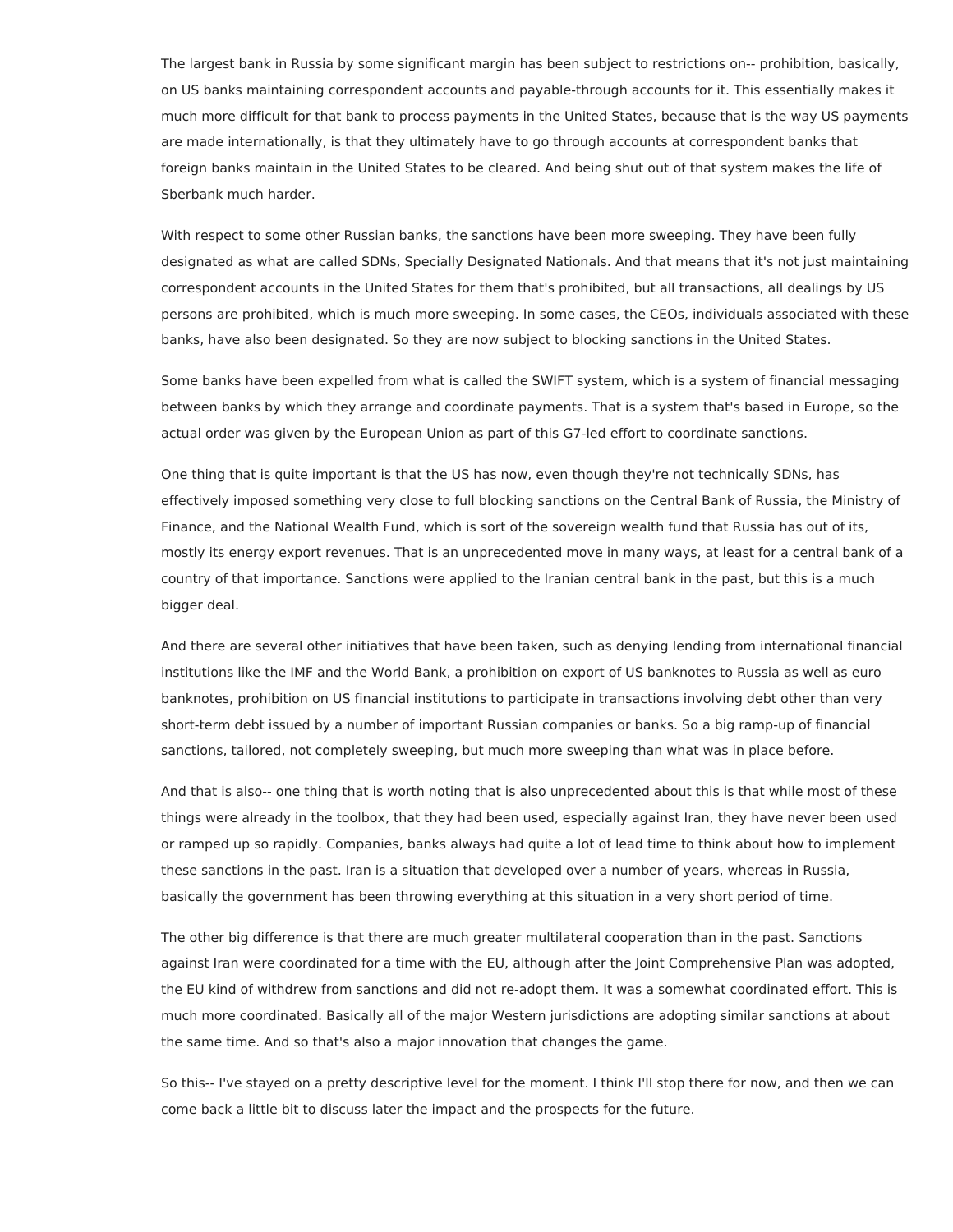**MITU GULATI:** Can I just ask you one little follow up on this before I turn it over to Kirsten? I was reading this morning that there are already innovations in trying to get around the sanctions. And I'm wondering if you could just give us a quick and dirty answer on, is it very easy to get around it? So I was reading that India, for example, that has been much closer to Russia over the years and is cooperating with them, is setting up a ruble payment system. Is that sort of thing easy, or are these sanctions biting seriously enough?

**PIERRE-HUGUES VERDIER:** Well, that is the \$10,000 question, right, that's been around for a long time, which is, to the extent that the United States and other Western countries ramp up these kinds of sanctions, to what extent does it incentivize not only the targets of the sanctions to find ways around them, but third countries that want to keep dealing with them to find ways around the sanctions?

> And I guess the assumption has always been that the US dollar, the euro, that the core reserve currencies are so important in terms of reserves, in terms of international transactions, that it is not very easy or that useful to create an alternative system, and that it would not be very-- if India sets up a system, for example, to process payments in rubles, well, what exactly is the benefit of that for Russia, right?

> So they're exporting oil or energy, say, to India. India pays in rubles, which means that, first of all, where did they get the rubles? And if they pay Russia in rubles, what is the benefit of getting rubles in exchange for your energy exports? How does that help Russia? Russia could print its own rubles.

> So you kind of have to think about, what are really the benefits of doing that? It's not just about the processing of payments. In other words, it's not just about putting infrastructure in place, but it's about whether you're going to get anything useful out of it if you are Russia.

> And the second thing I would note is that there's always the possibility lurking in the background that if these efforts actually turned out to be successful, the next step for the United States, which would be a big step to take, would be to start thinking about secondary sanctions. So starting to designate third-country organizations, people who participate in these schemes, so that they themselves become subject to US sanctions. And that is something that I think people know is on the table and perhaps may serve to deter these kinds of efforts to some extent.

**MITU GULATI:** Thank you. Kristen, can we turn to you?

**KRISTEN EICHENSEHR:** Sure. So in the lead-up to the invasion, there were concerns among the cybersecurity folks about basically two big buckets of things. The first was direct attacks on Ukraine. And the second was attacks on Ukraine that would spill over into the West. And maybe there's even a third bucket of direct attacks on other countries, although I don't think people really thought that that was going to come to pass immediately.

> So the concerns about the first two things-- direct attacks on Ukraine and spillover-- were because both of those things had happened before, and Russia had done them. So Russia has repeatedly engaged in cyberattacks against Ukraine. They've turned the power off to Kyiv a couple of times.

And the biggest, most expensive cyberattack in history was something called NotPetya in 2017. It looked like it was ransomware. It was a supply chain attack against Ukrainian accounting software. But it didn't stay in Ukraine. It went around the world and hit companies like FedEx, Maersk, Merck, and ended up causing about \$10 billion in damage.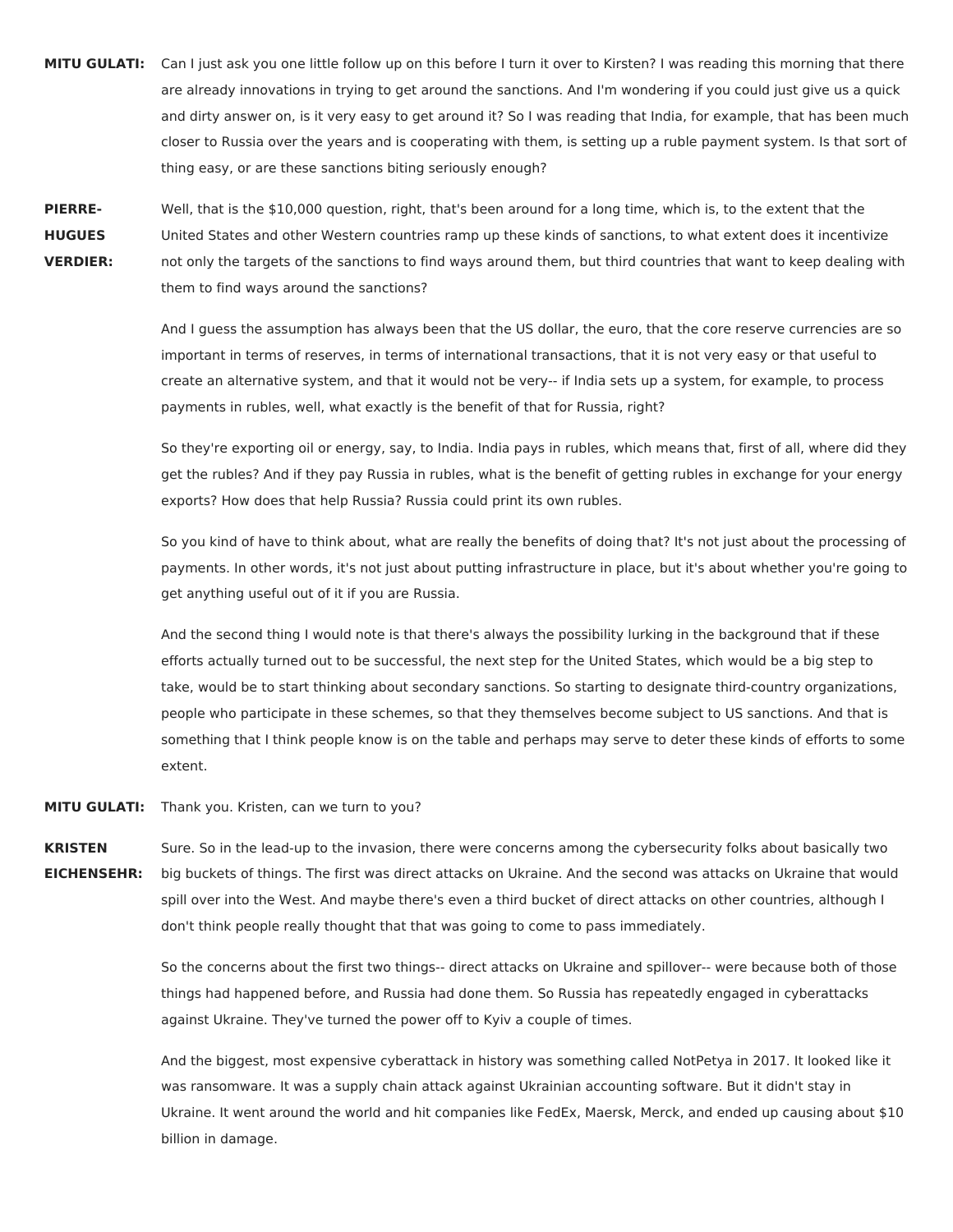So we'd sort of seen those playbooks before. And so the question was, if the invasion was going to happen, how was Russia, which is a major cyber power, going to use its cyber power in the service of a hot conflict? And so there's been a lot of headlines in the last couple of weeks about the cyber war that didn't happen, or like, where are the cyber attacks? And I think some of those raise really interesting questions. But part of what's coming out over time is that, actually, there have been cyberattacks of the kind that were expected.

So just as Russia was invading, there was an attack on a company called Viasat, which provides satellite internet service. And this attack took out-- it basically bricked or made inoperable a bunch of modems that were used in Ukraine but also in other places. It's a US company, but the modems were used in other places across Western Europe. And in taking out the functionality of these modems, it, Ukrainian officials have now said, really did harm communications in the very early days of the invasion. They also did things like take out communications to a couple thousand wind turbines in Germany.

So we saw an attack on the kind of target we would have expected, communications facilities, coincident with the invasion, and it spilled across borders. Nonetheless, that's more or less it. Not totally it. There have been distributed denial of service attacks. There's been some evidence of wiper malware showing up across Ukraine, something like NotPetya. But it hasn't been as destructive or as widespread as people feared it could be.

And so that raises interesting questions about why. Is that because Russia tried and failed? Or is it because Russia didn't try? I think either one of those things is pretty interesting.

So if Russia tried and failed, that tells you perhaps something interesting about the efficacy of defenses. So normally in cybersecurity, the sort of mantra is that offense trumps defense. It's very hard to defend against cyberattacks because there's so many vulnerabilities, and a determined, sophisticated attacker will find a way in. So it could be, eventually, that we will find out that, actually, the defenses worked pretty well. So if you know what you're trying to defend at the particular time you're trying to defend and against whom you're trying to defend, maybe that suggests the offense-defense balance shifts a little bit.

There's been some hints about what's happening. So in a congressional hearing on-- this is the annual threat assessment of the intelligence community. Congress has hearings with intelligence community officials every year when this report is released. General Nakasone, who's the director of US Cyber Command and the head- he's the director of the NSA and the head of US Cyber Command, said that the United States has worked really, really hard with Ukraine to harden their defenses since Russia turned the power off in 2015 and 2016. And there have also been suggestions that the United States US Cyber Command has mission teams deployed across Eastern Europe. So it may be that the defenses we're talking about are pretty active defenses, and there could be skirmishing going on with Russia.

The other possibility, though, is if Russia didn't try cyber attacks, why? And what does that tell us sort of going forward? Now, of course, we've seen, with Russia's conventional forces, a lot of problems with lack of planning and just real logistics issues. Cyberattacks are not easy. They require a lot of forward planning. And so one explanation for, why did Russia not try, is they didn't engage in that forward planning that would have been necessary to actually cause significant cyber effects.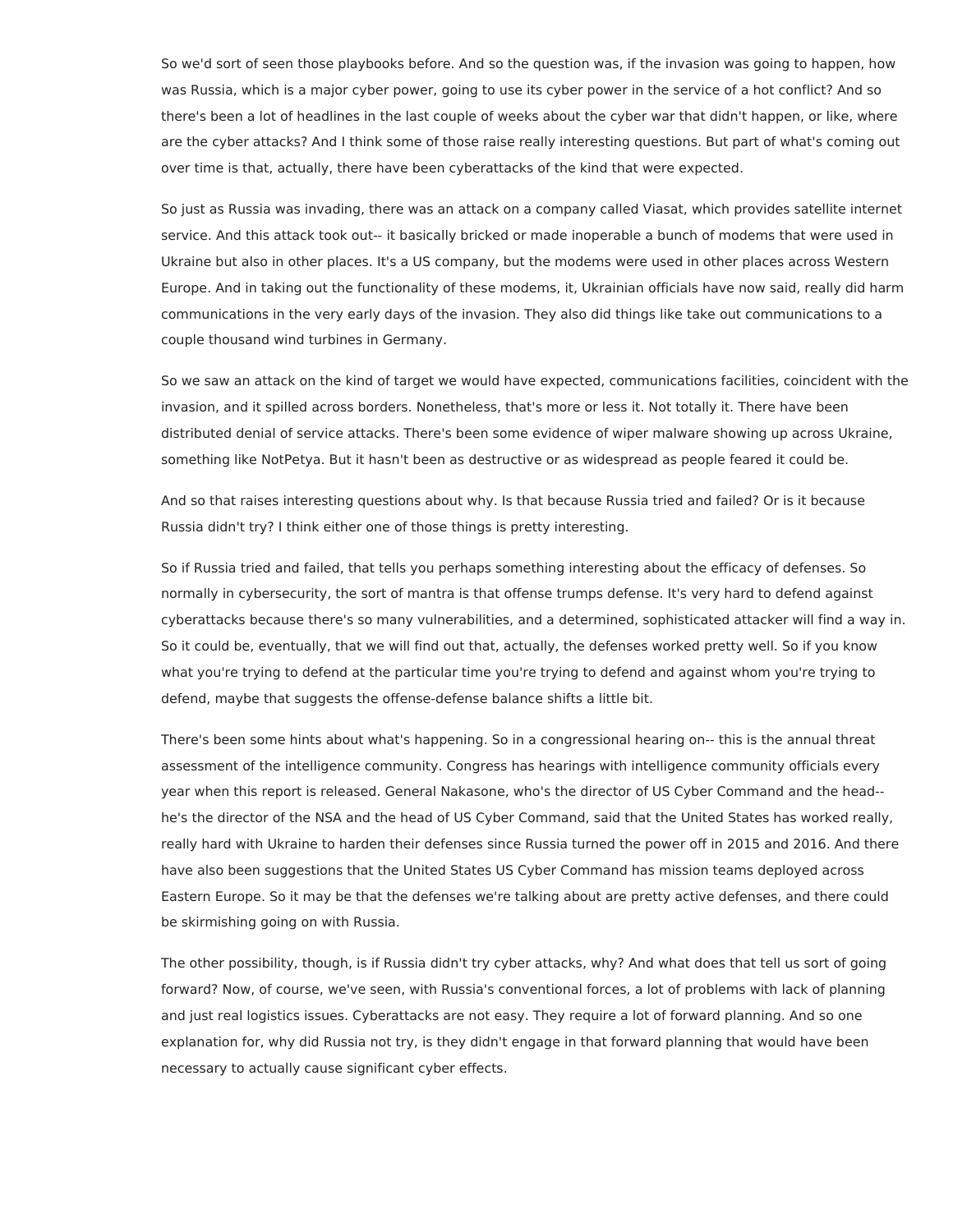Another possibility, though, is maybe this tells us something interesting about what we should expect for cyberattacks in hot conflicts going forward. So maybe they're just not that valuable. If you're facing an adversary that's willing to bomb TV towers, bomb communications infrastructure, bomb all sorts of horrible things, then maybe cyber is just not that useful. Cyber is better when you're trying to be deniable, when you're trying to be precise, when you're trying maybe not to be escalatory.

So I think that the one question I have going forward is about, what do we learn from how this played out? And none of this, just to be very clear, none of this is to say that Ukraine or the United States or neighboring countries in Europe right now are out of the woods. There was just another incident a couple days ago where Ukrainian internet went down, when the internet service providers went down.

And last week, President Biden issued a statement basically warning US critical infrastructure to ramp up their defenses. CISA, which is part of the Department of Homeland Security, has been running an initiative for months called Shields Up, basically warning critical infrastructure to harden its defenses in the United States. Then we get this statement from Biden last week. And apparently what's behind it is that they had seen Russian government actors that had engaged in destructive attacks before doing sort of reconnaissance on US targets.

So there's these continued warnings that we are not out of the woods. This could still very much ramp up. But nonetheless, I think we learned something interesting about the fact that the Russian invasion, for as horrible as it was, Russia didn't turn to or didn't succeed in turning to cyberattacks. And so over time, we will probably find out more about the answers to why.

The Washington Post-- in the midst of all these articles recently, The Washington Post compiled 11 possible explanations for why we had not seen massive cyberattacks. Which one or ones are correct, we really don't know. But time will tell.

**MITU GULATI:** Can I follow up a little bit? So this is just from anecdote. I grew up in India. And I went to law school. Many of my friends I was growing up with went into the tech world and now run major firms. So I'm a massive failure.

> But when I go home and I talk to them about the problems they face, one of the questions is, in the COVID world, where do you hire the best people to work on cyber issues? And I was really surprised last time that they said they were moving back offices to Ukraine, because Ukraine has really some of the best young people who work on these matters. And it's not Russia. Ukraine is one of the big hubs, more so than places like Bangalore.

> I don't have a sense-- I think many of us don't-- and I have actually done work in Ukraine. Many of us don't really understand both the closeness of the relationship of Ukraine and Russia and what is the situation on the ground with respect to cyber in Ukraine. My sense is they're a hell of a lot more sophisticated than we are. So I'm not sure whether that's even a fair question, but I'm asking anyway.

**KRISTEN EICHENSEHR:** Well, let me-- it prompts some reflection. So let me maybe not directly answer your question as to which is more sophisticated, the US or Ukraine. I mean, I think you're absolutely right to say that Ukraine has some very serious cybersecurity talent.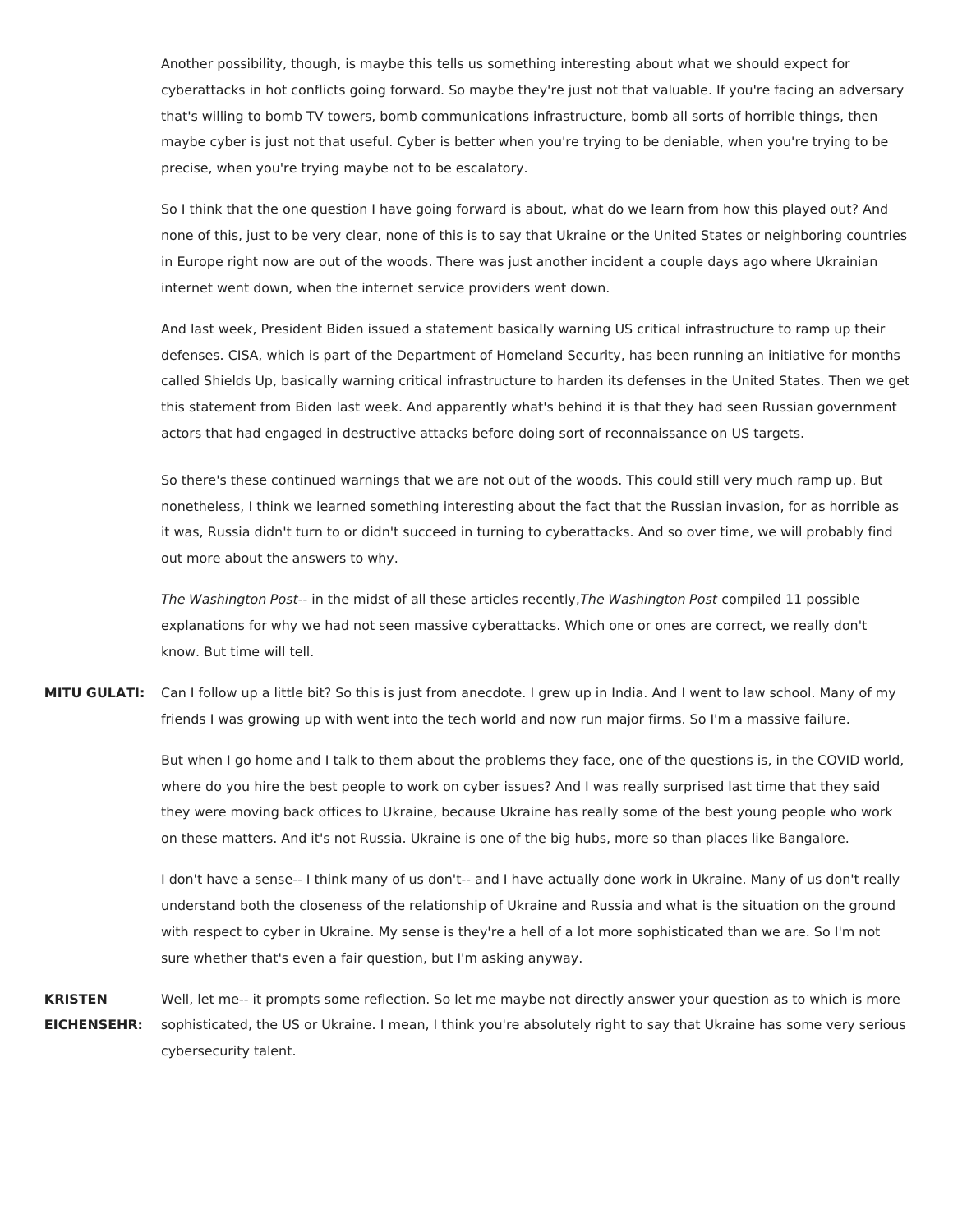One way we have seen this play out is that Ukrainian government officials have actually called for-- and I didn't talk about this, but it's worth mentioning-- they've called for an IT army and basically have recruited volunteers to help do stuff, both defensively and maybe kind of a little bit offensively against Russia. And so this raises fascinating international law questions about, are they now responsible for everything these people are doing? To what extent are they directing non-state actors?

But it's not just non-state actors on the Ukrainian side. On the Russian side, too-- it's probably well-known to everybody-- Russia has been alleged to be harboring pretty substantial ransomware gangs for a number of years. And so some of those ransomware gangs, in the early stages of the conflict, began sort of pledging allegiance or pledging neutrality in the conflict. And one of those, an operation called Conti, initially sort of announced that it was going to defend Russia against cyberattacks.

But it turned out Conti had Ukrainian affiliates or Ukrainian members. And so what happened in the wake of this declaration of allegiance to Russia was that, allegedly, a Ukrainian member of Conti sort of defected and started posting online the internal, basically, group chats from Conti, and so basically doxxed the ransomware group.

And so to your point, there are close ties across borders. There's a lot of cybersecurity talent of both the licit and the illicit variety. And that came back to bite at least one of these ransomware groups. But there's a lot going on in the non-governmental sphere.

**MITU GULATI:** Yes, we need to-- each of these-- this is just so fascinating. So Rich, if you don't mind, I'm going to turn to you, because I want Paul to tell us how it all fits together at the end. But can you tell us what the hell is happening on the ground?

> This is every day. It seems incredibly stressful. And also, every day I hear, oh, they're pulling back, and we're going to have peace. And so everybody has to rush back in and build new offices and make more money. But what's happening on the ground?

**RICHARD DEAN:**[INAUDIBLE] Thanks.

- **MITU GULATI:** Have you been there recently? You have?
- **RICHARD DEAN:**No, not recently, not since COVID. But a lot before COVID. Well, so just from a law firm standpoint, there probably are not any American lawyers left on the ground. We actually, like most, I think, and maybe all, major law firms have cut loose our Russian offices. We used to have very substantial offices in Moscow and St. Petersburg. They're now operating independently.

Now, in reality, I'm working with them right now. They're just-- it's like we have local counsel instead of Baker McKenzie offices. And there's a good reason for that, because as I'll talk, I'll give you an example so you can see the complexity of it. It's very difficult on companies attempting to manage their operations in Russia these days in particular.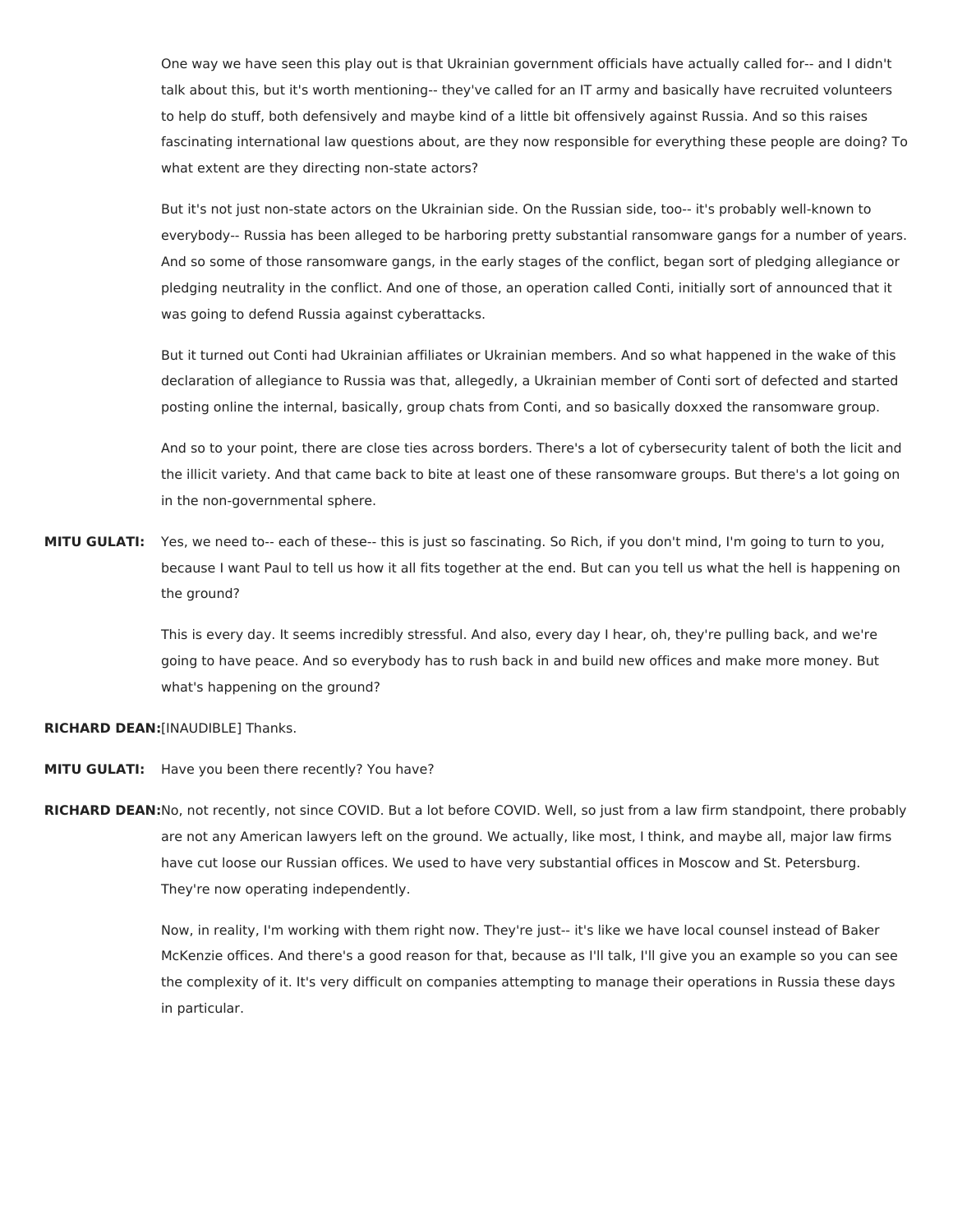But for example, in our firm, we can't undertake any new work for Russian entities that are owned or controlled by the Russian government. And we, like a lot of big law firms, are sort of culling the client list, because undoubtedly, particularly in our tax and high net worth practices and things like that, we have guys who qualify as Russian oligarchs, the guys with the big yachts that DOJ is trying to seize now. And to the extent these are SDNs, this term, Specially Designated Nationals-- right, Pierre?-- you can't deal with them at all. So they just-- we just have to stop doing business with them.

But I wanted to give you, just in a few minutes, a bit of an example of a problem that we're dealing with now with respect to one particular client. So I'll give you a little bit of background. This is an American company that makes industrial products, components for assembly into bigger products. Years and years ago, a couple of decades ago, they formed a joint venture with two Russian partners. And they've operated this joint venture.

They have 51% of the venture. They own it-- I probably should sketch this for you, but they own it through a Dutch company. They each own shares in a Dutch company. The Dutch company owns the Russian company, OK? Because it's a little bit important for the example that you have some idea of the structure.

And the reason for this-- usually, these are tax driven. And there are advantages to setting up a business that way in Russia and have been for many years.

So the first issue that these guys face is the sanctions side of this. Let me try to put some, like, meat on what Pierre sketched out for you, how this now really works. So no US person, as Pierre mentioned, can deal with a Specially Designated National, what we call an SDN. So that means the company itself, our client based in Pennsylvania, and it also means any Americans involved in the business.

Now, the Russian entity can deal with SDNs. However, there are really important caveats. And this is where-- I mean, so far, the rules have been crystal clear, right? Well, now it begins to show you some of the complexity.

So yes, the joint venture can deal with all the bad guys. But that activity cannot be facilitated by a US person. I didn't tell you, but up until very recently, the general director of the joint venture, the equivalent of the CEO, was an American. So how would the Russian entity deal with SDNs without the general director's involvement? Pretty much impossible.

He's no longer the general director. You can obviously see why that would be the case. But no US person can facilitate. And in our case, remember our guys sell components to this venture. No US person can sell to the joint venture knowing, or should have known, kind of constructive knowledge, that those components were going to go to an SDN, or the products assembled would eventually go to an SDN. So this idea that, well, the Russian entity can continue to deal, is, as a practical matter, really limited.

So now, let me give you an idea how these things work with entities and individuals. So the venture, or any of the participants, can deal with an entity that's not an SDN in Russia, right? That's clear. But if, let's say, the CEO of the entity is an SDN-- so for example, Sberbank is not yet an SDN, right? But Gref, I think--

**PIERRE-HUGUES VERDIER:** Gref has been designated, yes.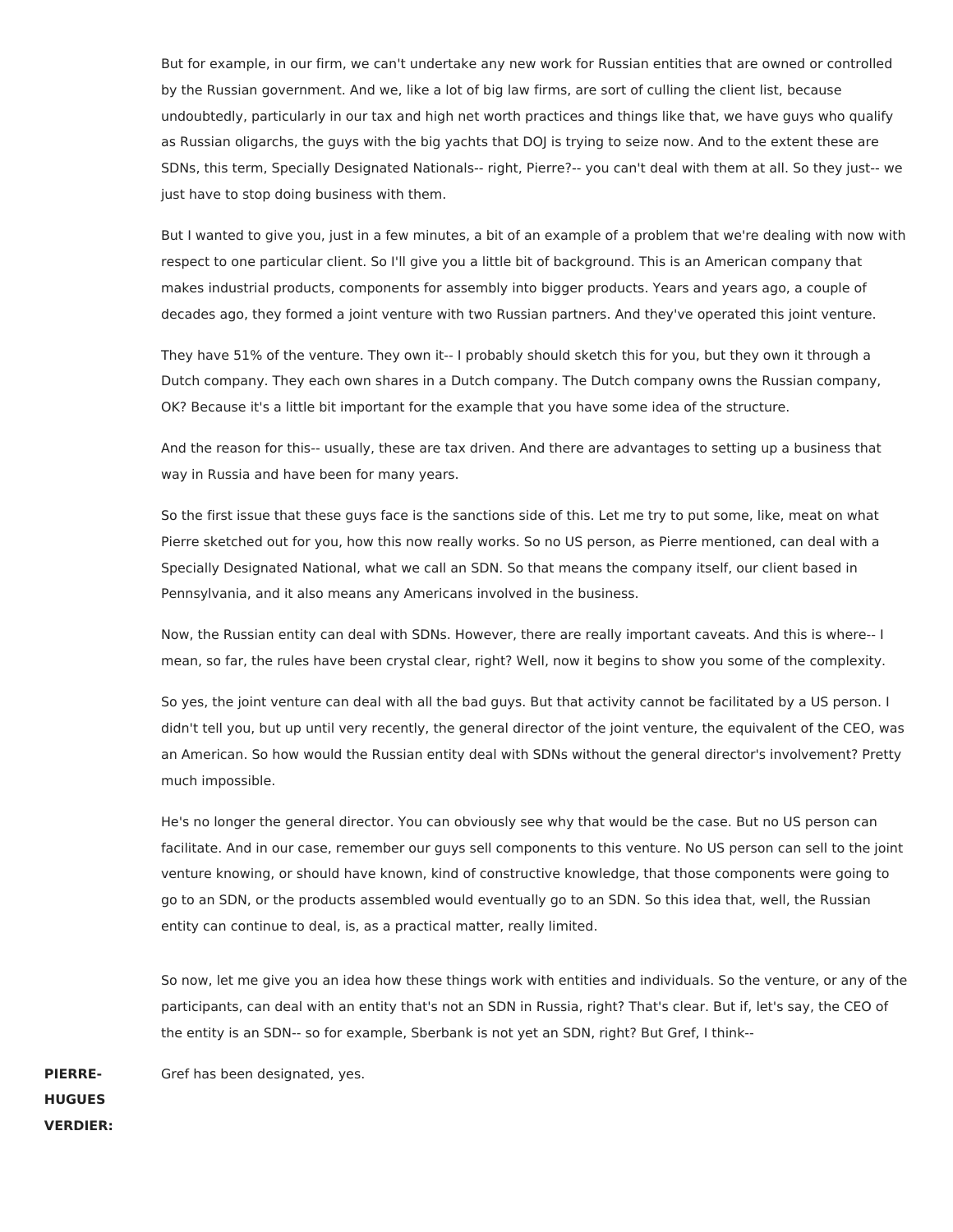**RICHARD DEAN:**So the head of Sberbank, who's a very famous Russian business political figure, Herman Gref, has been now designated as an SDN. So while a US person could enter-- could do business with Sberbank, I think in some limited way, you could not sit opposite Herman Gref and negotiate a transaction with Sberbank. So this is how these weird things kind of work.

> Now, the other thing, just to throw in here because it's relevant, is that we sell-- a company sells industrial components. And so there's an export control analysis to this, too. And although the components are sold under a general license, which effectively means no license, what has now changed in this realm for our guys is they are not allowed to sell for any military use.

So that requires them to get certifications, at a minimum, for when they sell the product to an entity that then might resell, or would resell, in the way the business works. That entity has to certify that they're not selling to a military end user. And then you try also to get the certification from the customer, ultimate customer itself, that they're not going to use for military purposes. So that's the US background.

But now the other side of this is the Russian side, because as you maybe have read, the Russians have reacted to this. And there are a series now, I think up to four decrees, that President Putin has issued that are in response to the hostilities created by people-- countries that are opposed to Russia. So for example, were our guys to try to sell their interest in the Russian joint venture, there's a specific provision of a Russian decree that prohibits a Russian national from paying for that interest.

Now you might say, well, OK, sell the shares in the Dutch entity. This used to be a way to circumvent a lot of problems in Russia. Just go up the corporate chain. But the decree specifically talks about non-Russian or nonresident entities, which would cover that. So they're stuck there.

They operate in a city in Russia called Saratov. And two days ago, they received a threat from the prosecutor's office, basically saying to them, you are not permitted to suspend your operations unless there is a legitimate business reason to do so. And if you do that, administrative and criminal sanctions will follow.

Now, out there, not yet-- I don't think yet, although day to day, it's hard for me to follow sometimes-- is the Russian parliament debating legislation that would criminalize any act to comply with US sanctions, right? So go back to our example. If our guys say, well, US persons, we can't sell to an SDN, and then Russian law kicks in, and the individual involved in that activity could end up being charged criminally for that.

And the final thing I'll say on this is-- you've probably read McDonald's has suspended operations. They're continuing to pay employees, but all these companies that have announced suspensions-- more legislation is pending on the Russia side that would put enterprises whose operations have been suspended by foreigners under administration. This is code word for, we're going to steal your business. So this is quite-- and you can see how difficult it is for companies to navigate this, both on the US and the Russian side. And it's a mess, just a mess.

**MITU GULATI:** Rich, my understanding is you studied-- you were an expert in Soviet studies at some point. And--

## **RICHARD DEAN:**[INAUDIBLE]

**MITU GULATI:** OK, I won't hold that against you.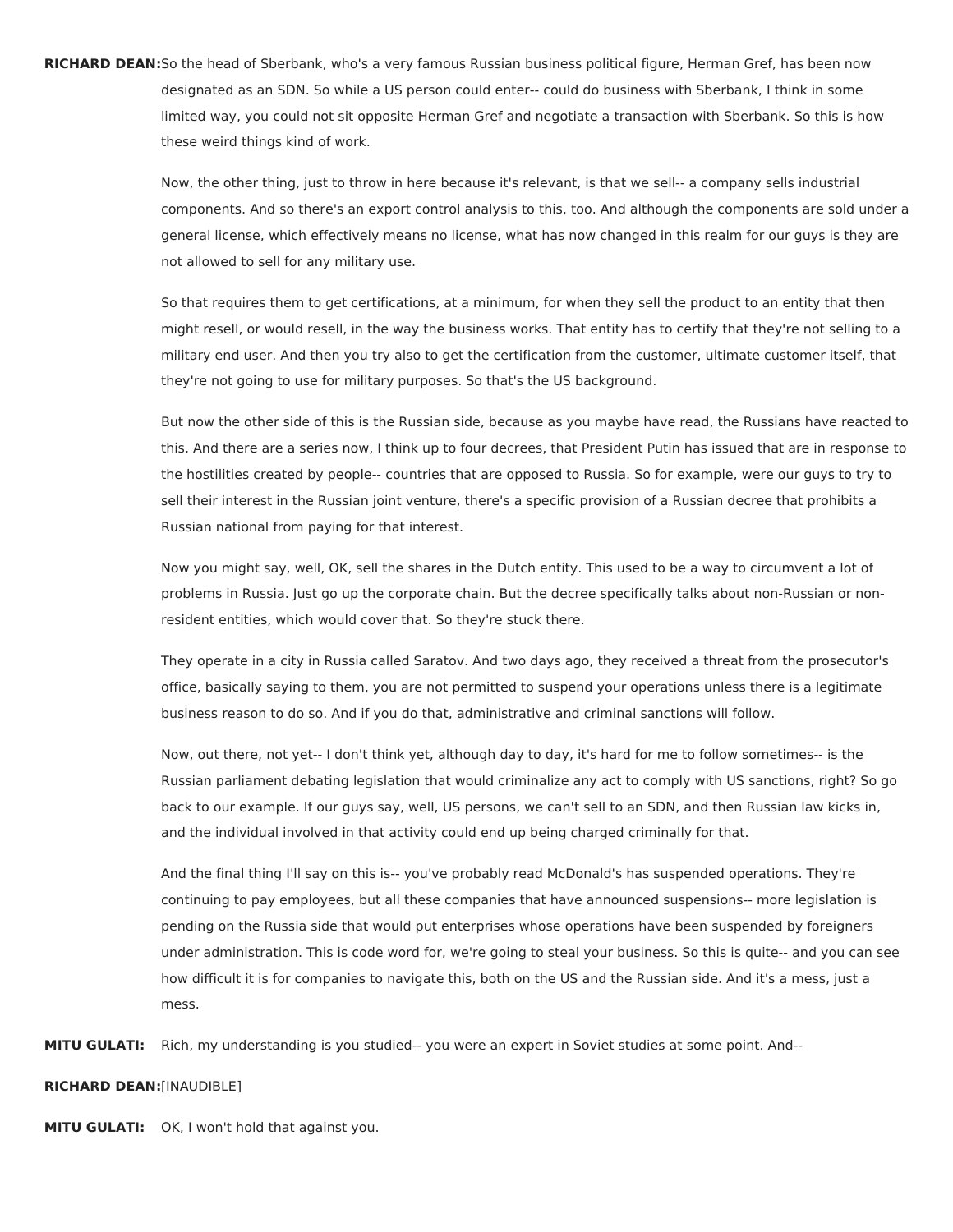**MITU GULATI:** But what is your gut sense, if you don't mind my asking, of what the future is? I mean, is this just a blip, and we're going to go back to things as normal? McDonald's is going to go back to selling its burgers in a few days, or Heineken will sell its beers?

> Or is this-- this is the end? Baker McKenzie is going to be gone, Sullivan and Cromwell, Cleary Gottlieb, they're all-- no longer will they get those payments from-- I mean, I worked at one of these firms. I mean, Russia was a huge client. I mean, it is hard to imagine those partners having given this up very easily. Are they just waiting to go back in? Or is this a fundamental change?

**RICHARD DEAN:**Well, look, if it ends, if they negotiate a peace treaty in a matter of weeks, or if there's some--

**MITU GULATI:** In a matter of days, is it back to normal?

**RICHARD DEAN:**Possibly. No, it won't be-- it'll take some time to get back to normal. But at least there's the prospect of some return to normal activity.

**MITU GULATI:** What's your gut?

**RICHARD DEAN:**It's going to be a long time. Years, maybe.

**PIERRE-HUGUES VERDIER:** And one thing perhaps that's worth noting about just the-- more narrowly on the impact of the sanctions is that one thing that was revealed by the experience of Iran is that even during the period when the joint plan was in action, Iran was very frustrated by how difficult it was to draw in-- so the sanctions had been lifted-- how hard it was to restore these economic relations with the rest of the world. All of these things are complicated.

> These correspondent accounts that were cut off, you can't just walk back into Citi and put them in place again. They have extensive checks that they're going to have to make to reestablish these financial pathways. They may be worried about reputational issues, about what's going to happen in the future. Are these sanctions going to be imposed again if Russia kind of misbehaves again next year? And maybe we should just not get back at all.

> And that goes to, the ramifications exist through the whole range of economic relations that exist. Someone mentioned that with all of the stuff that's going on with respect to airlines and airplane leases, all of these planes that were seized in Russia and vice versa, the Russian planes that are frozen in place in various places in the West, insurance rates are going to-- even if we go back to normal, insurance rates for aviation operators connected to Russia or in Russia are going to skyrocket. So it's going to be very difficult to re-establish a lot of these, and this is just one example amongst many.

**MITU GULATI:** So Paul, I'm hoping you can tell us how we misplayed this-- if you agree with that characterization-- so badly that, to me, it seems like until days before the invasion, we still thought it couldn't happen. And when I say we, at least I mean the press accounts that I was reading. I watched the prices of Russian assets, at least bonds, and they seem to think that-- had the view that this was not going to happen, that-- how did we go wrong?

**PAUL STEPHAN:**So going wrong is kind of sweeping, Mitu, I think.

**MITU GULATI:** Did we do anything right?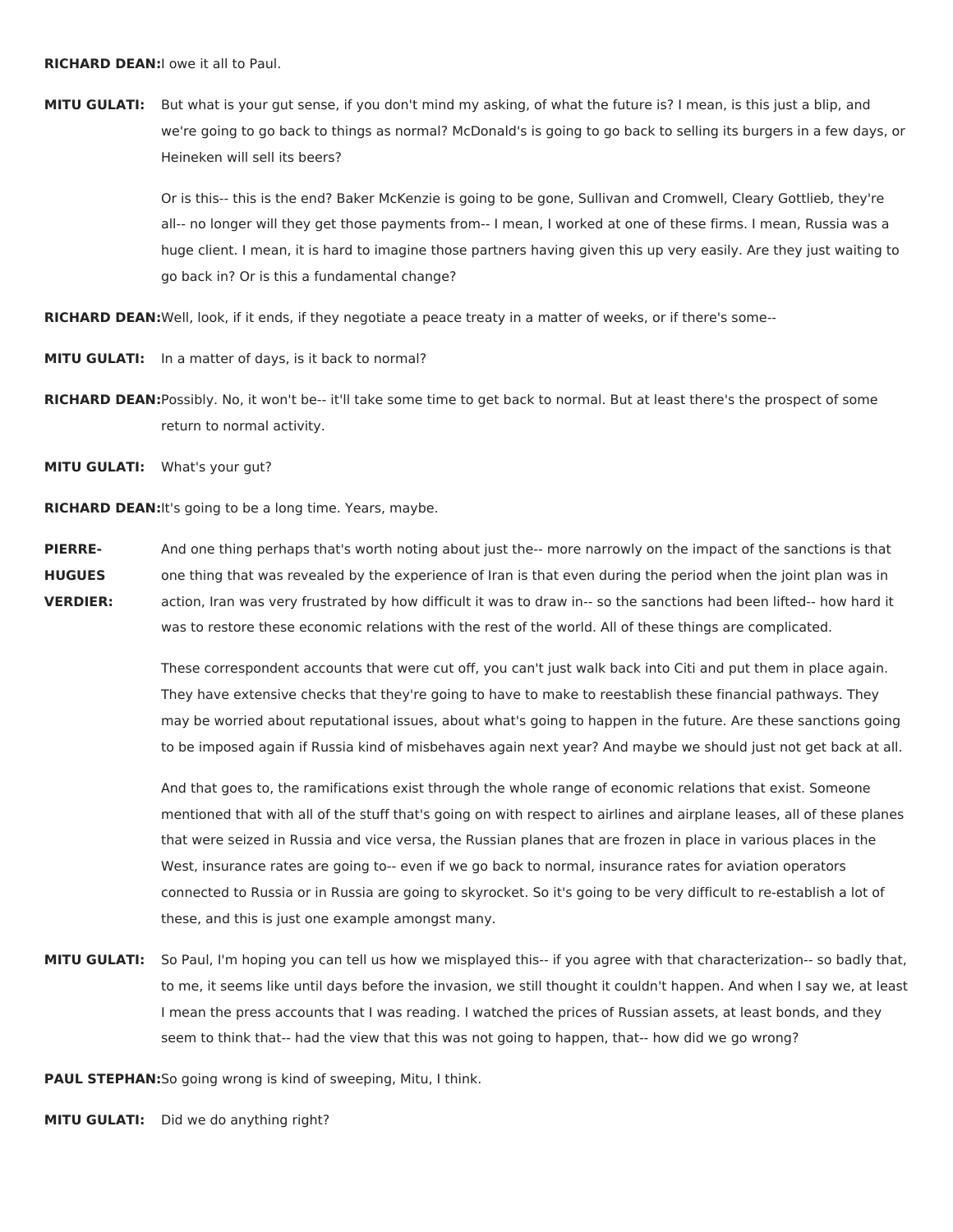**PAUL STEPHAN:**Well, I want to start by saying I think the Biden administration has handled this really well. From the time they took jurisdiction over it, the risk they've been taking is blowing intelligence resources by revealing what they know. But I think they did a very good job of warning people what was going to happen. And if the bond market didn't listen, shame on the bond market, it seems to me.

> So I wanted to start saying that because if you want to say, when did we make mistakes, although they were understandable ones, I would start with this proposition that 2014 was objectively identical to what happened in the end of February 2022. That's to say, there was a threat of an armed invasion with respect to Crimea, and effectively, an armed invasion, although not with people wearing formal uniforms, in Eastern Ukraine. And there was an annexation under threat of force, which, from an international law perspective, that's the big deal. That's the one thing that we aren't supposed to have happen. And that happened in 2014.

> And the reaction of the West was, this is Russia acting up, and we just don't take them seriously. It's too bad for Ukraine. Sanctions started at that point, so we were using those weapons. But I think it's fair to say that there was not a perception that the events of 2014 put the entire international legal order and the geopolitical order at risk.

> Scholars who I admire said, if this happens again, we'll have to worry, but so far it's just the exception that proves the rule, was sort of the line. And I, Dutch Calvinist that I am, I always have a more dismal view of things. So I think that we were in trouble earlier on.

> And I think what's really changed was the events of 2016, Brexit, and 2017-- well, the 2016 presidential election, which I think was a wake-up call for the West and made us feel less resilient, less confident, less sure about this international order and system of international rules that we believe in, so that when we have a rerun of 2014, now we're anxious. Now we feel threatened. And we do respond.

> You asked me what I thought we might be doing wrong now. I think-- again, I think the Biden administration has handled this really well. I worry when I see press coverage of this and when I listen to people who talk for a living, people like us, their take on this, because I think there is a very understandable but unfortunate tendency to try to make sense of things that are really hard and complex.

> I mean, one of my dear friends, a former colleague here, a sort of radical feminist legal scholar, asked me, who should I be rooting for here, on the assumption that usually with wars, you don't root. They're terrible. But this one seemed like one where she ought to pick a side. And I tried to say, really, this is an awful event. It's going to be awful for everybody.

> And of course, armed aggression is wrong. Of course, you want to see armed aggression be punished. But my goodness, that happened in 2014. And if you really want to be tough on us, we have stories for distinguishing what we did in 2003 in Iraq and what we did in Syria. But they're stories, and the Russians have a story, too. And I happen to like our stories better than I like the Russian story, but I don't think the difference in these stories is so vast that we shouldn't be at least a little bit concerned at simply saying, armed intervention, the moral universe is clear, clear winners, clear losers.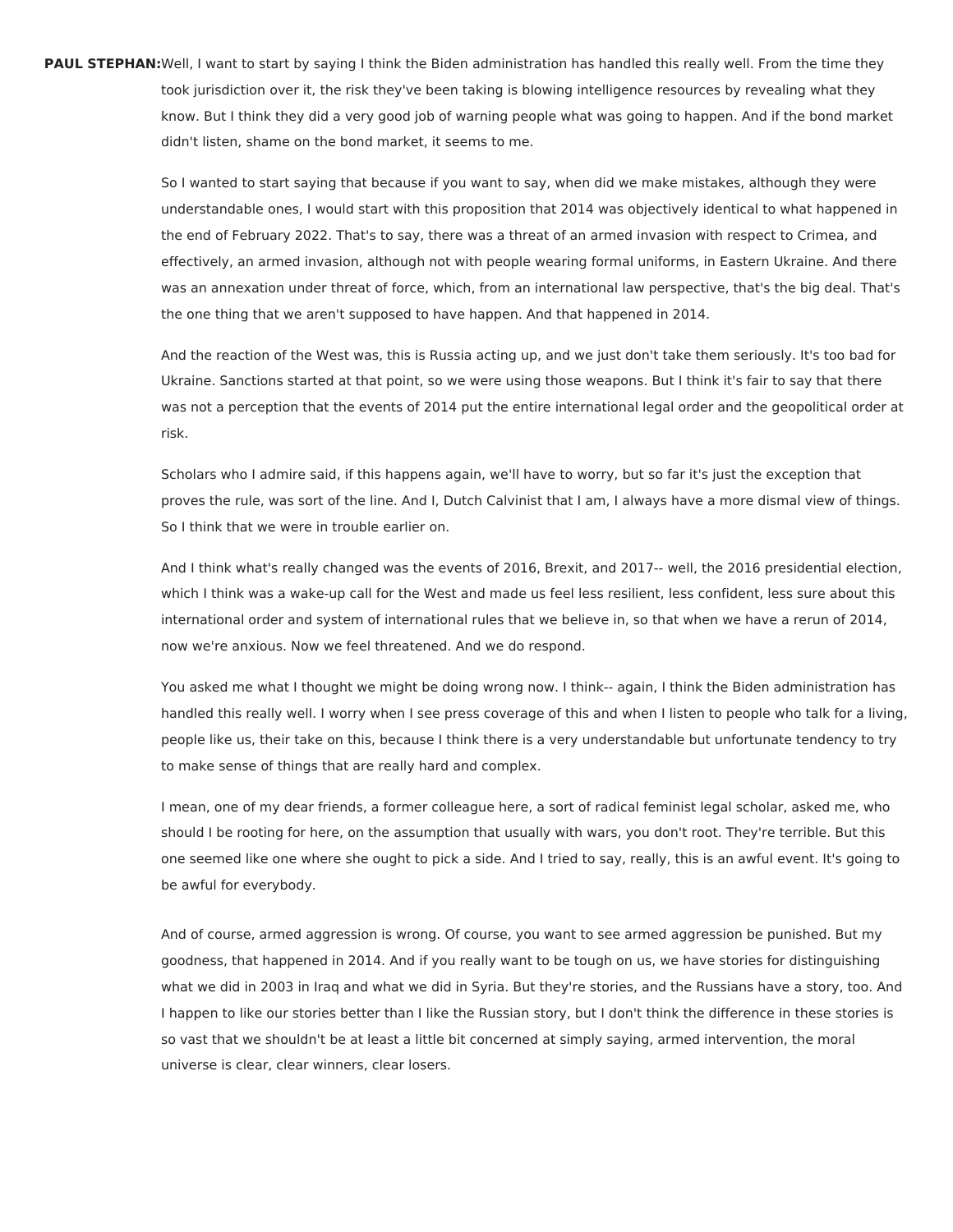I don't think we can look at it at moral terms. I think we have to look at the objective correlation of forces, to use Marxist terminology that I-- and so I think, as everyone has been saying, I think the cost to Russia of this is going to be very serious for a long time-- economically, the morale of their human capital. They've got smart techie kids, too. And I think they are right now unemployed and demoralized. And I think people wanting to put faith back into Russia, it's going to be a long time before that happens.

Ukraine is suffering terribly. I mean, not all the four million people who've emigrated so far are going to come back. And I think that's probably disproportionately pretty talented people. It's part of their future.

And then, how do we deal with it with our European allies? I mean, the optimistic story is that the consensus that we've been talking sticks. I didn't think it was going to happen. I've talked to friends in the administration. And I think people were surprised that the Germans would actually stand up and do what they've done so far. And we still don't know that come the fall, and things get cold, when energy becomes important, what the Germans, what the Italians, what the French will be doing and whether there'll be good diplomacy and generosity and cohesion and resilience, or whether finger-pointing will start to unfold and we squabble among ourselves.

So I don't know. There's a good story that says, this is a wake-up call, we've learned some important things, and we will approach the future better. But there also is the risk that our hopes, once the peace agreement takes form, assuming things don't spiral out of control and we actually get a peace agreement, there will be recriminations and an attempt to put it all behind us, and we won't learn the lessons we should learn. So I hope we do. But I don't think we can count on it.

**MITU GULATI:** Just very quickly, and then I want to ask all of you if you would just give us a sense of how you think the international legal order has, A, changed, and B, is going to change. But Paul, a couple weeks ago, on a Wednesday, Russia had its first bond payment due, roughly around \$100 million, that many of us who are supposed experts on this, myself included-- I think I went on at least 10 news shows, a lot for me--

## **PAUL STEPHAN:**[INAUDIBLE]

**MITU GULATI:** [LAUGHS] No. Predicted that they would not make the payment. And even if they did make the dollar payment, that the US Treasury would not let the payment through. And I did try to read some of the sanctions orders and stuff like that, the stuff that Pierre and Rich know how to read. It's just gibberish. I couldn't make any sense of any of them.

> But my prediction was, no, payment would not be made. And I went to Paul, as I often do, to say, what do you think, Paul, so that I could use it. And he said, you know, I think that things are more complicated. I'm not so sure that it's as easy. Putin's not as crazy as you think. This is a more nuanced set of events and moves that are taking place.

> Paul was right. I would have made a lot of money if I had listened to him. And if anybody listened to me, they lost a lot of money. The payments were made, and the Treasury let the money through.

> Paul, how did you-- how were you able to predict what was going to happen? And can you give us a sort of bigger picture about-- Putin is not crazy, I think, according to you. And these are moves that are being made that one can anticipate.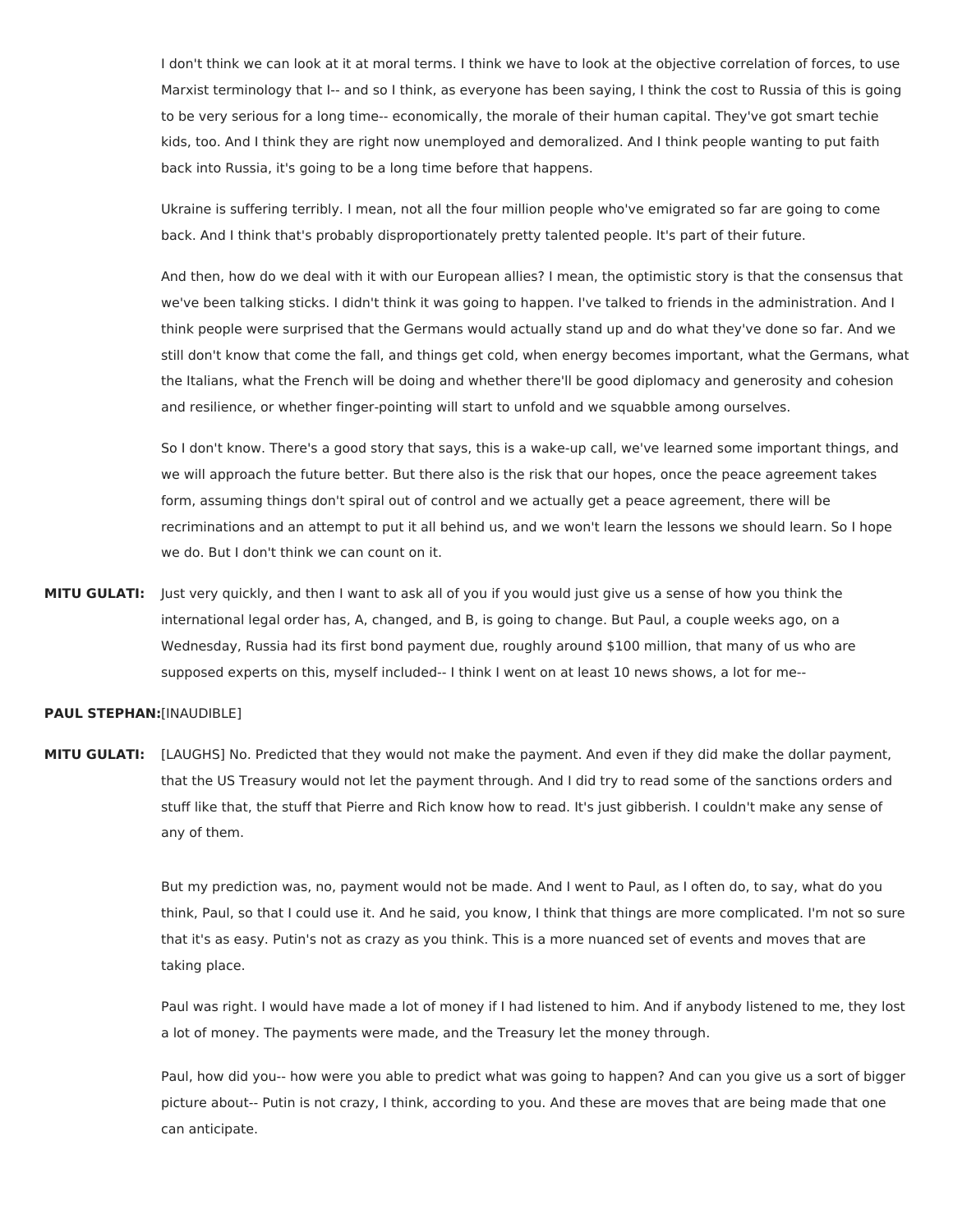**PAUL STEPHAN:**So Mitu, you are characteristically too kind to me. And I love that about you. I mean--

- **MITU GULATI:** I would have made a lot of money if I had listened to you.
- PAUL STEPHAN:I'm not sure I was nearly as clear when I was talking to you as you think I was. So I risk uttering platitudes. But there was an East European scholar who was here back in the early '90s who's had a great run. He's now one of the advocates on the Luxembourg court, the Bulgarian advocate on that court.

And he did a chapter for a book I did on the transition in the early '90s in which he said-- he commented throughout the region how legal utopianism led so quickly to legal nihilism, and how many people, particularly in the law professor community that he was part, thought, OK, snap your fingers, turn around, everything's going to be perfect. And as soon as it wasn't, they were crushed, and some became incredibly corrupt or did other things. But he kept plugging along and has really had a very important, solid career.

What am I taking out of this? So I think we have to realize that we're facing a very complex situation, that the challenges have been accumulating for years, that a lot of the choices that we're going to have to make will not be easy, morally clear choices, but that there is a difference between smart and dumb and less bad and more bad. And I think that's the lens we have to take when we're confronting things like, how do we restructure economic relations? What sacrifices are we willing to make to respond to legitimate security risks?

How do we identify security risks? I don't think, referencing Kristen's talk, just because the really bad cyber stuff hasn't happened yet doesn't mean I think it won't. I think we have to be very vigilant about that. So we have to find a way to be vigilant, tough minded, pragmatic, and still have fun along the way.

**MITU GULATI:** All right. So I don't-- before we end-- I know we are short on time. I'm hoping each of you would be so kind as to give us a sense of the bigger picture. In a sense, this is Paul's new book.

> Has the international legal order fundamentally changed, or is it going to change? I mean, maybe we'll have a peace treaty and everything will go back to normal. But I think, as Rich said, it just doesn't seem that likely. I hope so, but-- the big picture. Maybe we can go in the same order that we did, Pierre and then Kirsten and--

**PIERRE-HUGUES VERDIER:** So for the past, I guess, 30 or 40 years, the direction of the international economic order has been towards greater integration, greater interdependence, basically bringing all countries, even countries that we might have anticipated would have divergent strategic interests, like China and Russia, into multilateral institutions, into things like the WTO, the world trading system, and the creation of very profound links of economic interdependence. And this is, I think, very representative of the turning point that we're in.

> But in the world of globalization and interdependence, if you're in Germany, it doesn't matter that all of your energy is coming from Russia. The strategic implications of that are not very clear, because we're part of a liberalized world order everyone is on the same page. And we pay for gas, and Russia sends us gas. It's not a problem.

And these links of interdependence, when a conflict arises, then kind of condition the reaction that you're able to have, right? On the one hand, it means we can sanction the Russian banks, and it has a big impact on Russia because Russia has, for the past 30 years, integrated itself in the world economic system. And they're dependent on these links, and cutting them off is costly to them.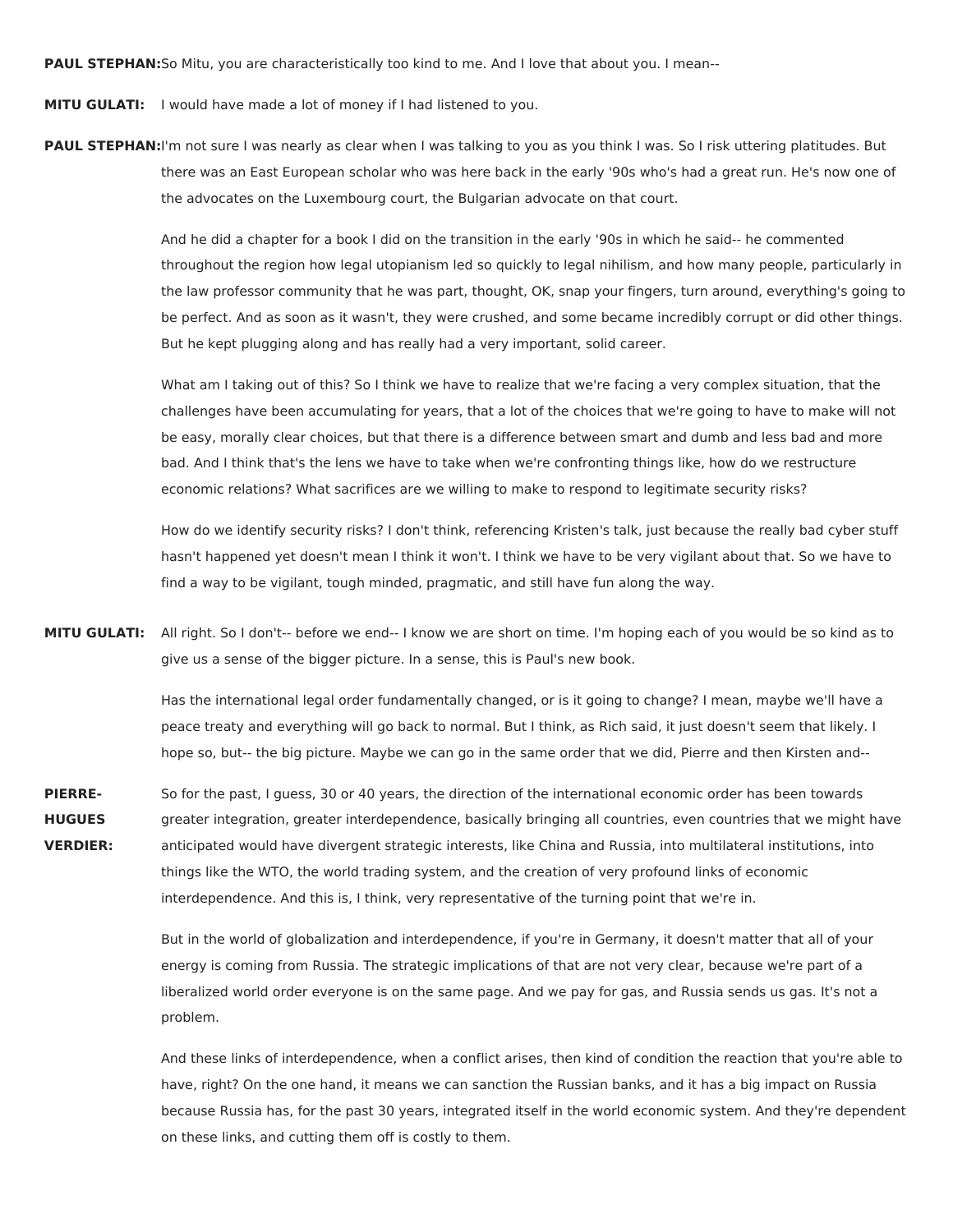But it also means that everyone from that point on has an interest in cutting these ties and becoming more autarchic, less interdependent. The Germans have all the incentives in the world now to try to reduce their energy dependence on Russia. And if they manage to do that-- which will take years and will be hard, but once it's done, it's done, and the world will not be the same-- there will not be the same incentives to have the kind of political, legal, economic ties as there were before.

And I think once Russia, once again, once Russia manages to figure out ways to work around sanctions and work through systems-- for example, shift some of their exports and imports from the West to China-- that also is not going to be something that can turn back on a dime. So I think this is a reorganization of the world economy that's been going on for a few years, but is being accelerated by this. And it's really going to change the world we live in unless it's reversed much quicker than I anticipate.

## **MITU GULATI:** Kirsten.

**KRISTEN EICHENSEHR:** I mean, I think the last few years are just a list of things that we would have previously thought were unthinkable. And to me, one of the lessons I'm taking away from that is that we're really not thinking hard enough or creatively enough. And we need to learn to adjust to a world where previously unthinkable things are happening with some frequency.

> And so the international system better adjust, because it turns out that it's a whole lot more fragile than we thought, both internationally and, I would say, domestically in the United States. And the two are intertwined. I mean, one of-- as Paul said, I think the Biden administration has actually handled this extremely well. They were dealt a very bad hand, and they've done some interesting things with the intel disclosures, with allowing European allies to be credited with taking the lead on certain things that have been, I think, crucial in the response to this.

> So the United States has a lot of work to do, I think, in thinking about its place in the world and thinking about its strategy going forward. We're also seeing international institutions begin to mobilize. I mean, we've been focusing on a lot of the economic aspects of this, on the sort of theoretical pieces. But the human toll of this is just horrific.

> I mean, Paul mentioned four million refugees, and that's not counting internally displaced people in Ukraine. We also haven't really touched on war crimes, which have been absolutely rampant. So another place where the international legal system may have a chance to make a difference here is after the fact, with respect to accountability for not just the war of aggression, but for the individual perpetrators of some of these horrific war crimes.

> So I think the international system is facing a tremendous amount of stress. It is more fragile than we thought. But I think it may also have a chance to shine, eventually, in the aftermath of this. So I think we need to think more creatively about how to protect the institutions and values we care about internationally and domestically.

**MITU GULATI:** Thank you. Rich?

**RICHARD DEAN:**So I think what Pierre and Kristen said are really excellent. I personally think we're headed into something like a new Cold War. Paul and I are old enough that we remember what the old Cold War was like. But in that period, I want to turn it back, Mitu, to you. India played kind of an interesting role.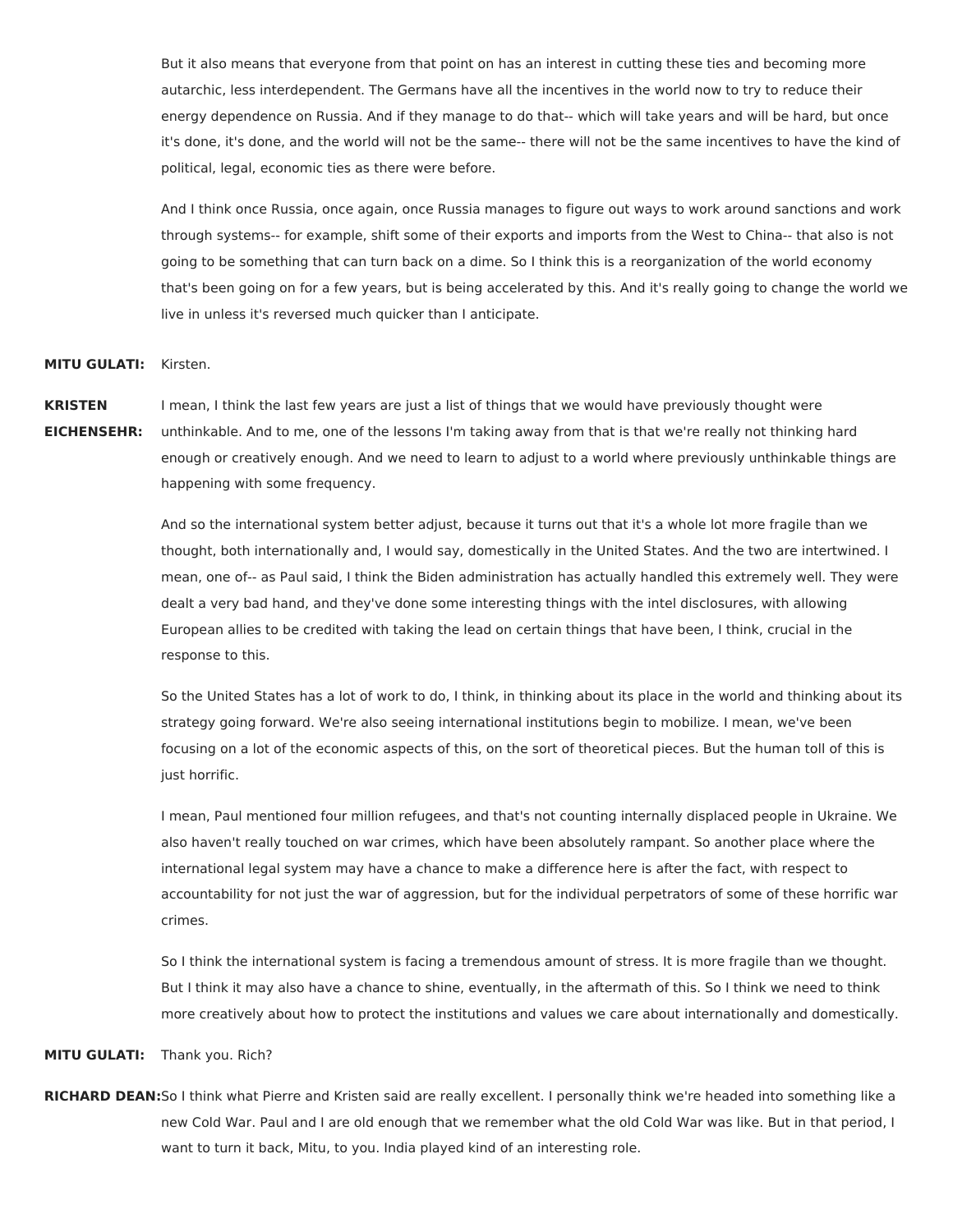**MITU GULATI:** And I am very surprised at India's move.

**RICHARD DEAN:**How do you see it going now?

**MITU GULATI:** I am shocked. And I do wonder whether who's in power matters, because Modi was very close to Trump and is not as close to the Biden administration. And they have chosen to move closer to Russia. My impression is that this is not viewed in India, especially among the young people, as such a good thing.

> But I just-- I have no really good sense of what is going on. I suspect that at a national level, India sees significant value in being able to be there for Russia, that after-- that there will be peace talks soon, everything will settle, and then Russia will be more closely connected to India. But I don't know that. I'm just guessing.

> And certainly, this is a topic of intense debate in India right now. I suspect it is a topic of intense debate in China. And we don't-- most of us don't have a good sense of-- this is a big deal for the rest of the world as well. But I mean, you have a much better sense of how these are playing out in all these different parts of the world.

**RICHARD DEAN:**Well, at least the Indian debate [INAUDIBLE]

**MITU GULATI:** Yeah. Yeah, I think it is going on. If we were watching YouTube, we would see it ongoing.

But Paul, you have the final word. I mean, your book sort of predicted this would happen. Did it? Or you were talking about, the international legal order is not as strong as we think, and the years under Donald J. Trump have maybe shown us that it is not going in the direction that Pierre mentioned we all thought we were going in. And now we have this, which seems to be accelerating a move away from the optimistic view about international legal institutions.

**PAUL STEPHAN:**Well, it is a Marxist move to say that these things are going on all the time. And it's just that certain events--

**MITU GULATI:** You've mentioned Marxist views multiple times now.

**RICHARD DEAN:**I don't know where he's going with this.

**PAUL STEPHAN:**Some events reveal what's been going on. And people think that it's the event itself, when really it is simply exposing forces that have been moving slowly but inexorably over time. And that is my perspective on these events, that we're learning things that we should have perhaps suspected all along. We have to be careful about taking away too much clarity from these events, I think, because things are still going on that we don't understand.

> The one thing that we haven't really talked to, although you just touched on it at the end-- I think, at the end of the day, all this stuff going on in Europe, it's heartbreaking, it's wrenching, it's costly, it's disruptive. But I think it's a sideshow compared to what's going to be going on with China and the rest of the world. I still think that's the more important story.

And how that will play out, who knows? I mean, I kind of like our way of doing things. And I think they've been showing off some of their vulnerabilities recently. I actually think that developments under Xi have-- they've been awesome in the literal sense. They're showing the power that he can command and some of the technological prowess they've been able to harvest. But I also think they're showing some vulnerabilities as well.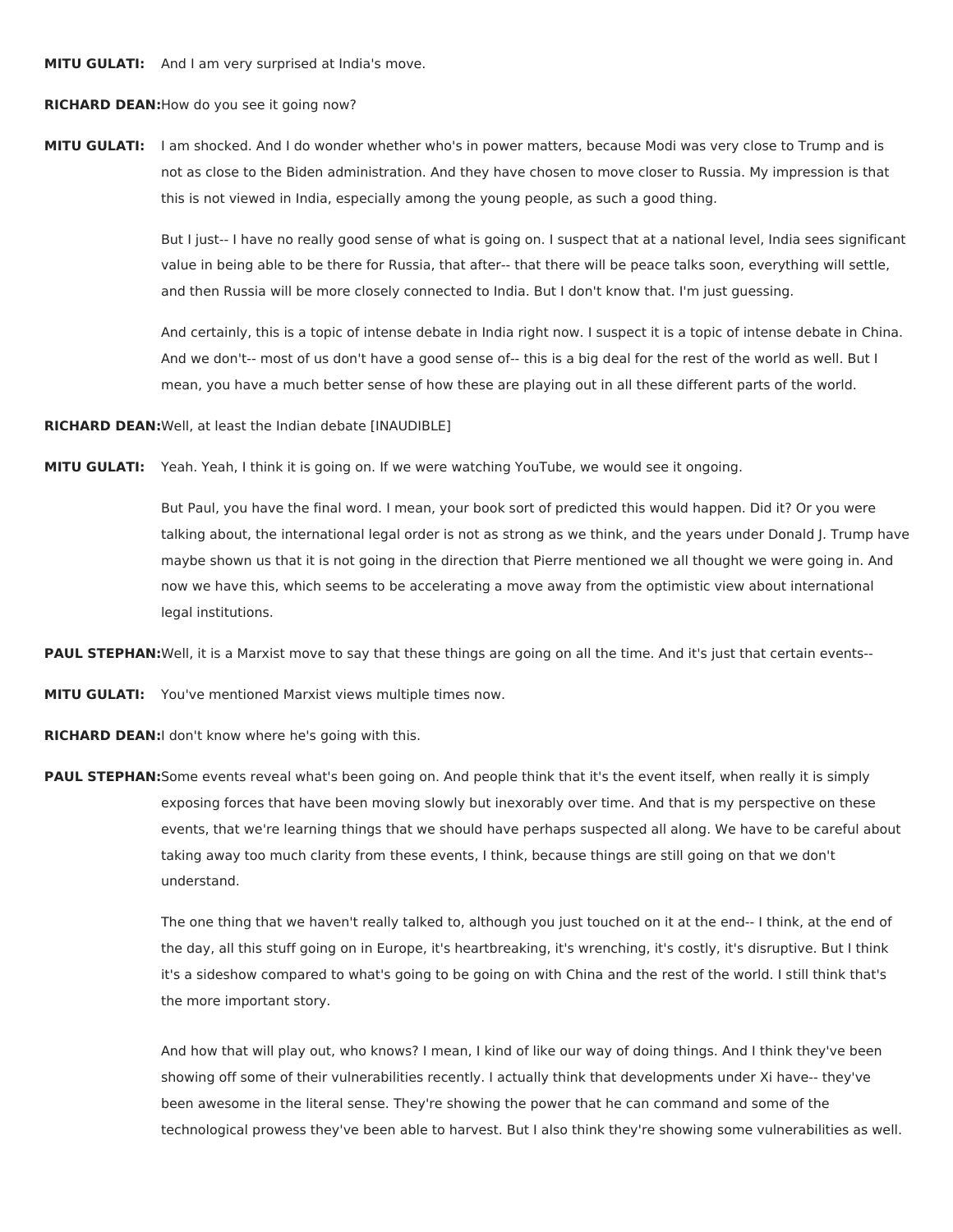We have been showing plenty of our own vulnerabilities over the last six or seven years. So how this will play out will be interesting to watch. But I don't think, at the end of the day, we should let ourselves be distracted from thinking that how China and the United States, China and Europe and the United States, occupy this planet together in what we hope is a flourishing and sustainable way is really the great challenge.

**MITU GULATI:** Thank you. I want to end on an optimistic note. But I'm taking a risk in asking Pierre whether this is an optimistic note. And maybe Kirsten will chime in, too.

> But one of the things that-- on a day when I was very down and depressed about what was going on in our world, and I think it was gray outside, Pierre was sitting outside at a table by himself. He looked a little bit down. And anyway, I went over to him, and he said, you know, it's not so bad. There are some really good things that have come out of this.

And one of them is that the cooperation among nations in response to this invasion-- what else do you call it?- unprovoked invasion has been remarkable. It's a kind of cooperation we haven't seen, and maybe those of us who worked in Europe recently thought was not plausible, not likely to happen. Pierre, maybe I'm misremembering our conversation, but I thought you said, look, there are good signs here.

**PIERRE-HUGUES VERDIER:** Yeah, I mean, I think that's true. One of the caveats to that that's come out of this conversation is that the reaction on paper, in terms of what countries are saying, is broader. Things like UN General Assembly resolutions have very broadly condemned the attack on Ukraine. If you look at what's actually being done in terms of sanctions and in terms of doing something about it, it's a more restricted world. It is the West, essentially.

> But it is a response that is more coordinated and more resolute than anything we've seen in the past. And so I think it does open up new possibilities. I think it opens up the possibility of bringing the United States and Europe closer together again, which in my personal view is a good thing, and of bringing Europe itself more of a sense of cohesion, which I also think is a good thing. So if you look at developments in different parts of the world, and if you kind of restrict your point of view to the countries that historically have been more closely aligned with the United States and what we used to call the free world, I do think that there are signs that are, in my mind, somewhat-- give some ground for optimism.

> And then also, what's the relationship between this and populism, and what's been happening in recent years in domestic politics in the West? I think there's a possibility-- and here I want to be very careful about making predictions, but it's going to defuse some of the internal strife that's been so instrumental in kind of dividing people within Western societies, to have this sort of one thing that most everyone agrees on. So that may be excessively optimistic, but that was my semi-optimistic take. And I'm sure-- certainly, I'm happy that it brightened your day on that--

**MITU GULATI:** It did. Kristen, can you be optimistic? I mean, you did mention the possibility-- I mean, Paul mentioned what a wimpy response we had in 2014. And I mean, I remember I was supposed to go to Kyiv to talk about how, in litigation, the Ukrainians could get more in terms of penalties from the Russians for what they had done. And I was disinvited.

> They say, we'll pay for your plane ticket. You can come here, but you're not allowed to speak, because it might offend the Russians. I'm like, they just took Crimea. Like, what the hell? You're worried about offending them? But there was this sense of, like, let's just forget it and get back to normal and back to business as usual.